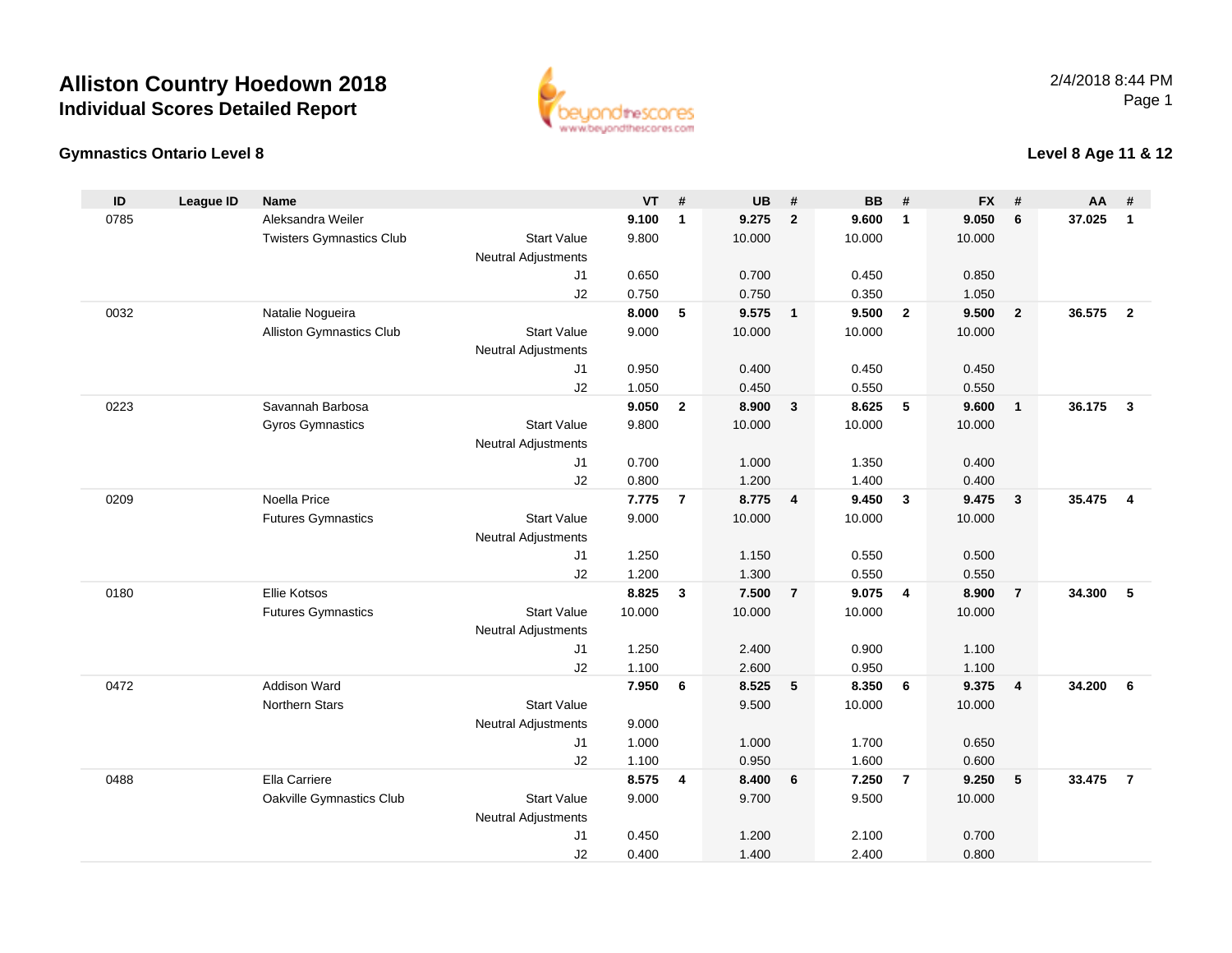

#### **Gymnastics Ontario Level 8Level 8 Age 13**

| ID   | <b>League ID</b> | Name                      |                            | VT     | #              | <b>UB</b> | #                       | BB     | #              | <b>FX</b> | #                       | $AA$ # |                         |
|------|------------------|---------------------------|----------------------------|--------|----------------|-----------|-------------------------|--------|----------------|-----------|-------------------------|--------|-------------------------|
| 0484 |                  | <b>Taylor Spalding</b>    |                            | 9.025  | $\overline{2}$ | 9.250     | $\overline{2}$          | 9.500  | $\mathbf 1$    | 9.500     | $\mathbf{3}$            | 37.275 | $\overline{\mathbf{1}}$ |
|      |                  | Oakville Gymnastics Club  | <b>Start Value</b>         | 10.000 |                | 10.000    |                         | 10.000 |                | 10.000    |                         |        |                         |
|      |                  |                           | Neutral Adjustments        |        |                |           |                         |        |                |           |                         |        |                         |
|      |                  |                           | J <sub>1</sub>             | 1.000  |                | 0.800     |                         | 0.500  |                | 0.500     |                         |        |                         |
|      |                  |                           | J2                         | 0.950  |                | 0.700     |                         | 0.500  |                | 0.500     |                         |        |                         |
| 0185 |                  | Rebekah Jones             |                            | 8.975  | $\mathbf{3}$   | 9.525     | $\overline{1}$          | 9.000  | 4              | 9.375     | $\overline{\mathbf{4}}$ | 36.875 | $\overline{2}$          |
|      |                  | <b>Futures Gymnastics</b> | <b>Start Value</b>         | 10.000 |                | 10.000    |                         | 10.000 |                | 10.000    |                         |        |                         |
|      |                  |                           | <b>Neutral Adjustments</b> |        |                |           |                         |        |                |           |                         |        |                         |
|      |                  |                           | J <sub>1</sub>             | 1.000  |                | 0.500     |                         | 1.050  |                | 0.600     |                         |        |                         |
|      |                  |                           | J2                         | 1.050  |                | 0.450     |                         | 0.950  |                | 0.650     |                         |        |                         |
| 0486 |                  | Zoe Connelly              |                            | 8.325  | 4              | 9.150     | -3                      | 9.200  | $\overline{2}$ | 9.525     | $\overline{2}$          | 36.200 | $\overline{\mathbf{3}}$ |
|      |                  | Oakville Gymnastics Club  | <b>Start Value</b>         | 9.000  |                | 10.000    |                         | 10.000 |                | 10.000    |                         |        |                         |
|      |                  |                           | <b>Neutral Adjustments</b> |        |                |           |                         |        |                |           |                         |        |                         |
|      |                  |                           | J <sub>1</sub>             | 0.650  |                | 0.950     |                         | 0.850  |                | 0.450     |                         |        |                         |
|      |                  |                           | J2                         | 0.700  |                | 0.750     |                         | 0.750  |                | 0.500     |                         |        |                         |
| 0485 |                  | Darby Quinn               |                            | 9.075  | $\mathbf{1}$   | 8.200     | $\overline{4}$          | 8.900  | 5              | 9.575     | 1                       | 35.750 | $\overline{\mathbf{4}}$ |
|      |                  | Oakville Gymnastics Club  | <b>Start Value</b>         | 9.800  |                | 10.000    |                         | 10.000 |                | 10.000    |                         |        |                         |
|      |                  |                           | <b>Neutral Adjustments</b> |        |                |           |                         |        |                |           |                         |        |                         |
|      |                  |                           | J <sub>1</sub>             | 0.700  |                | 1.800     |                         | 1.000  |                | 0.400     |                         |        |                         |
|      |                  |                           | J2                         | 0.750  |                | 1.800     |                         | 1.200  |                | 0.450     |                         |        |                         |
| 0487 |                  | Alyssa Rampersad          |                            | 8.125  | 5              | 9.150     | $\overline{\mathbf{3}}$ | 9.075  | 3              | 7.725     | 5                       | 34.075 | $-5$                    |
|      |                  | Oakville Gymnastics Club  | <b>Start Value</b>         | 9.000  |                | 10.000    |                         | 10.000 |                | 9.000     |                         |        |                         |
|      |                  |                           | <b>Neutral Adjustments</b> |        |                |           |                         |        |                |           |                         |        |                         |
|      |                  |                           | J <sub>1</sub>             | 0.900  |                | 0.750     |                         | 1.000  |                | 1.250     |                         |        |                         |
|      |                  |                           | J <sub>2</sub>             | 0.850  |                | 0.950     |                         | 0.850  |                | 1.300     |                         |        |                         |

### **Gymnastics Ontario Level 8**

**Level 8 Age 14**

| ID   | League ID | <b>Name</b>      |                            | VT.    | #   | <b>UB</b> | # | <b>BB</b> | # | $FX$ # |   | $AA$ # |  |
|------|-----------|------------------|----------------------------|--------|-----|-----------|---|-----------|---|--------|---|--------|--|
| 0475 |           | Rachel Van Namen |                            | 9.125  | - 2 | 9.200     |   | 9.175     | 2 | 9.375  | 3 | 36.875 |  |
|      |           | Northern Stars   | <b>Start Value</b>         | 10.000 |     | 10.000    |   | 10.000    |   | 10.000 |   |        |  |
|      |           |                  | <b>Neutral Adjustments</b> |        |     |           |   |           |   |        |   |        |  |
|      |           |                  | J1                         | 0.850  |     | 0.750     |   | 0.750     |   | 0.600  |   |        |  |
|      |           |                  | J2                         | 0.900  |     | 0.850     |   | 0.900     |   | 0.650  |   |        |  |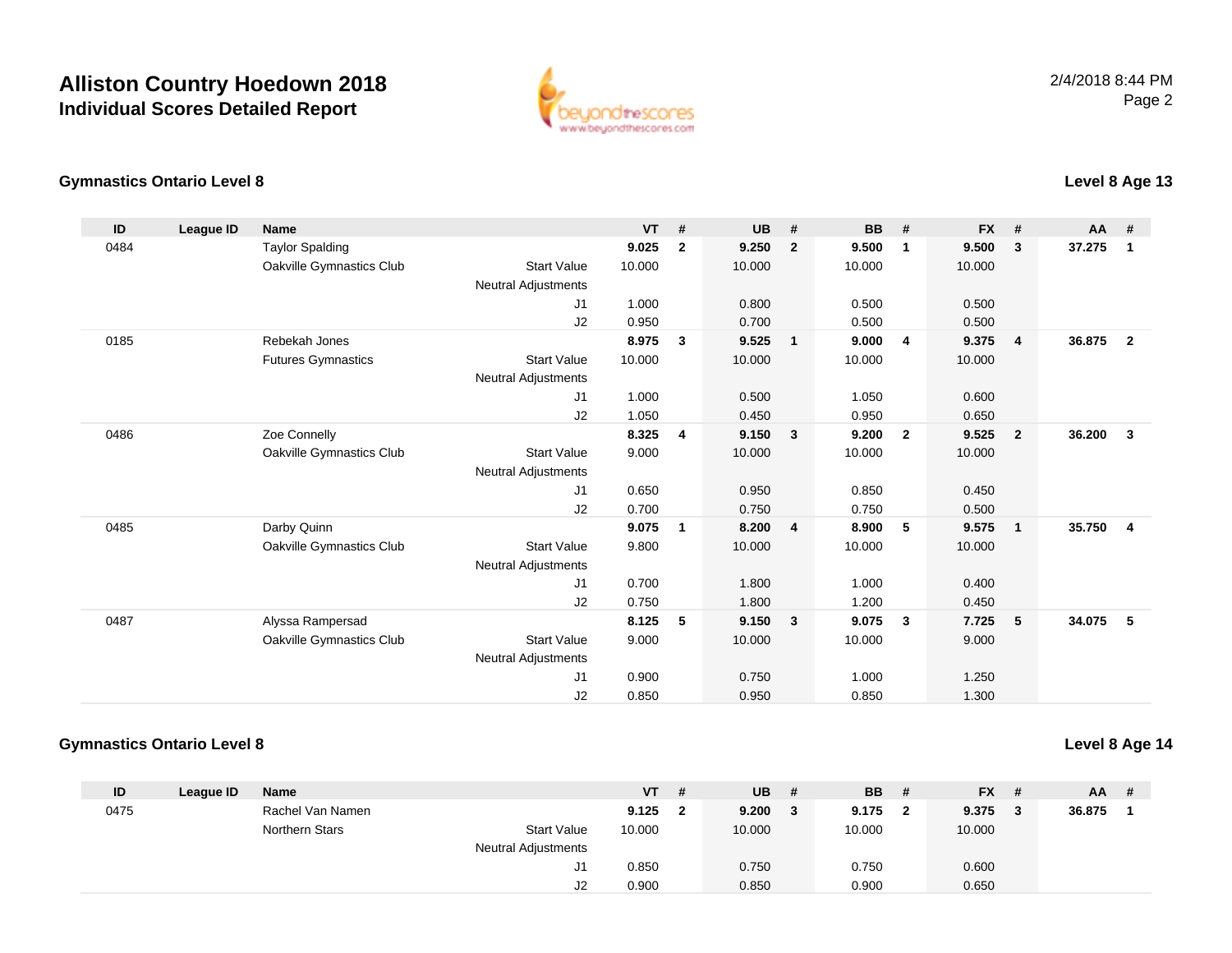

| 0182<br>Madison Dean<br>9.125<br>$\mathbf{2}$<br><b>Futures Gymnastics</b><br><b>Start Value</b><br>10.000<br><b>Neutral Adjustments</b><br>0.800<br>J1<br>J2<br>0.950<br>Lauren Bell<br>9.300<br>0473<br>$\mathbf{1}$<br><b>Northern Stars</b><br><b>Start Value</b><br>9.800<br><b>Neutral Adjustments</b><br>J1<br>0.450<br>J2<br>0.550 | $\overline{2}$<br>9.250<br>10.000<br>0.700<br>0.800<br>8.850<br>5<br>10.000 | 9.150<br>$\overline{\mathbf{3}}$<br>10.000<br>0.800<br>0.900<br>8.750<br>6<br>10.000 | 9.225<br>6<br>10.000<br>0.750<br>0.800<br>9.525<br>$\overline{2}$ | 36.750<br>$\overline{\mathbf{2}}$ |
|--------------------------------------------------------------------------------------------------------------------------------------------------------------------------------------------------------------------------------------------------------------------------------------------------------------------------------------------|-----------------------------------------------------------------------------|--------------------------------------------------------------------------------------|-------------------------------------------------------------------|-----------------------------------|
|                                                                                                                                                                                                                                                                                                                                            |                                                                             |                                                                                      |                                                                   |                                   |
|                                                                                                                                                                                                                                                                                                                                            |                                                                             |                                                                                      |                                                                   |                                   |
|                                                                                                                                                                                                                                                                                                                                            |                                                                             |                                                                                      |                                                                   |                                   |
|                                                                                                                                                                                                                                                                                                                                            |                                                                             |                                                                                      |                                                                   |                                   |
|                                                                                                                                                                                                                                                                                                                                            |                                                                             |                                                                                      |                                                                   |                                   |
|                                                                                                                                                                                                                                                                                                                                            |                                                                             |                                                                                      |                                                                   | 36.425<br>$\mathbf{3}$            |
|                                                                                                                                                                                                                                                                                                                                            |                                                                             |                                                                                      | 10.000                                                            |                                   |
|                                                                                                                                                                                                                                                                                                                                            |                                                                             |                                                                                      |                                                                   |                                   |
|                                                                                                                                                                                                                                                                                                                                            | 1.100                                                                       | 1.200                                                                                | 0.450                                                             |                                   |
|                                                                                                                                                                                                                                                                                                                                            | 1.200                                                                       | 1.300                                                                                | 0.500                                                             |                                   |
| 8.925<br>0187<br>Rachel Mendonza<br>4                                                                                                                                                                                                                                                                                                      | 9.350<br>$\mathbf{1}$                                                       | 8.775<br>$-5$                                                                        | 9.300<br>5                                                        | 36.350<br>$\overline{4}$          |
| <b>Start Value</b><br><b>Futures Gymnastics</b><br>9.800                                                                                                                                                                                                                                                                                   | 10.000                                                                      | 10.000                                                                               | 10.000                                                            |                                   |
| <b>Neutral Adjustments</b>                                                                                                                                                                                                                                                                                                                 |                                                                             |                                                                                      |                                                                   |                                   |
| 0.800<br>J1                                                                                                                                                                                                                                                                                                                                | 0.700                                                                       | 1.250                                                                                | 0.700                                                             |                                   |
| J2<br>0.950                                                                                                                                                                                                                                                                                                                                | 0.600                                                                       | 1.200                                                                                | 0.700                                                             |                                   |
| 0181<br>Leah Anderson<br>8.950<br>3                                                                                                                                                                                                                                                                                                        | 8.800<br>6                                                                  | 9.225<br>$\overline{1}$                                                              | 9.325<br>$\overline{4}$                                           | 36.300<br>5                       |
| <b>Futures Gymnastics</b><br><b>Start Value</b><br>9.800                                                                                                                                                                                                                                                                                   | 10.000                                                                      | 10.000                                                                               | 10.000                                                            |                                   |
| Neutral Adjustments                                                                                                                                                                                                                                                                                                                        |                                                                             |                                                                                      |                                                                   |                                   |
| 0.800<br>J1                                                                                                                                                                                                                                                                                                                                | 1.200                                                                       | 0.850                                                                                | 0.750                                                             |                                   |
| 0.900<br>J2                                                                                                                                                                                                                                                                                                                                | 1.200                                                                       | 0.700                                                                                | 0.600                                                             |                                   |
| 0034<br>Wren Picco<br>8.225<br>5                                                                                                                                                                                                                                                                                                           | 9.125<br>$\overline{4}$                                                     | 8.850<br>$\overline{4}$                                                              | 9.625<br>$\overline{1}$                                           | 35.825<br>6                       |
| Alliston Gymnastics Club<br><b>Start Value</b><br>9.000                                                                                                                                                                                                                                                                                    | 10.000                                                                      | 10.000                                                                               | 10.000                                                            |                                   |
| <b>Neutral Adjustments</b>                                                                                                                                                                                                                                                                                                                 |                                                                             |                                                                                      |                                                                   |                                   |
| J1<br>0.700                                                                                                                                                                                                                                                                                                                                | 0.900                                                                       | 1.100                                                                                | 0.350                                                             |                                   |
| J <sub>2</sub><br>0.850                                                                                                                                                                                                                                                                                                                    | 0.850                                                                       | 1.200                                                                                | 0.400                                                             |                                   |
| Rielle Bonne<br>8.075<br>6<br>0685                                                                                                                                                                                                                                                                                                         | 9.125<br>$\overline{4}$                                                     | 8.525<br>$\overline{7}$                                                              | 9.625<br>$\overline{1}$                                           | 35.350<br>$\overline{7}$          |
| <b>Start Value</b><br><b>TGI</b><br>9.000                                                                                                                                                                                                                                                                                                  | 10.000                                                                      | 10.000                                                                               | 10.000                                                            |                                   |
| <b>Neutral Adjustments</b>                                                                                                                                                                                                                                                                                                                 |                                                                             |                                                                                      |                                                                   |                                   |
| 0.850<br>J1                                                                                                                                                                                                                                                                                                                                | 0.950                                                                       | 1.500                                                                                | 0.450                                                             |                                   |
| J2<br>1.000<br>0.800                                                                                                                                                                                                                                                                                                                       |                                                                             |                                                                                      | 0.300                                                             |                                   |

### **Gymnastics Ontario Level 8**

### **Level 8 Age 15**

| ID   | League ID | <b>Name</b>               |                            | <b>VT</b> | -# | <b>UB</b> | # | <b>BB</b> | $FX$ # | $AA$ # |  |
|------|-----------|---------------------------|----------------------------|-----------|----|-----------|---|-----------|--------|--------|--|
| 0190 |           | Lauren Burnham            |                            | 9.350     |    | 9.475     |   | 9.325     | 9.375  | 37.525 |  |
|      |           | <b>Futures Gymnastics</b> | <b>Start Value</b>         | 10.000    |    | 10.000    |   | 10.000    | 10.000 |        |  |
|      |           |                           | <b>Neutral Adjustments</b> |           |    |           |   |           |        |        |  |
|      |           |                           | ا ب                        | 0.600     |    | 0.550     |   | 0.700     | 0.700  |        |  |
|      |           |                           | J2                         | 0.700     |    | 0.500     |   | 0.650     | 0.550  |        |  |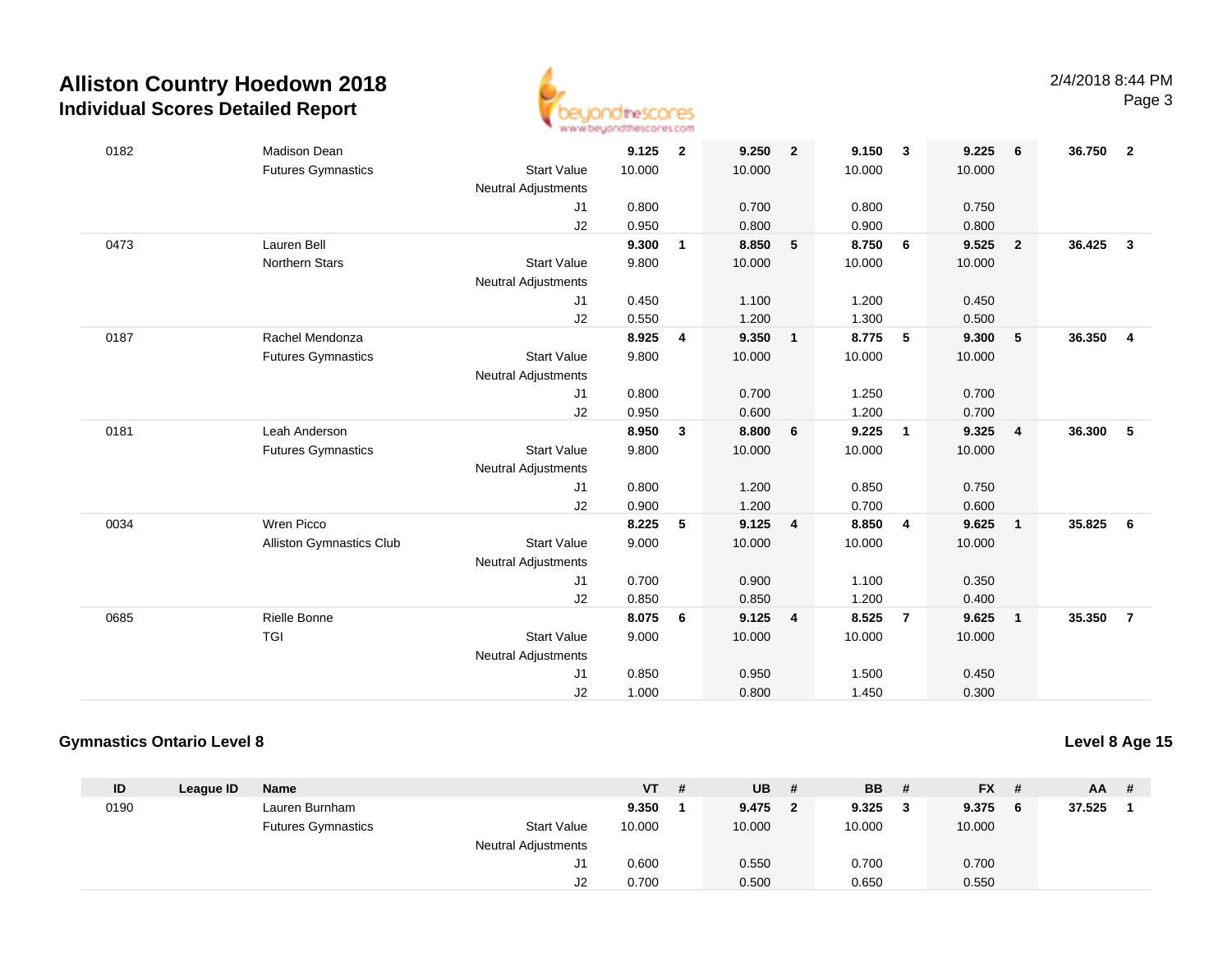

| 0184 | Hannah Jones                    |                            | 9.050  | $\overline{4}$ | 9.500  | $\mathbf{1}$   | 9.275  | $\overline{4}$ | 9.450  | $\overline{\mathbf{4}}$ | 37.275 | $\overline{\mathbf{2}}$ |
|------|---------------------------------|----------------------------|--------|----------------|--------|----------------|--------|----------------|--------|-------------------------|--------|-------------------------|
|      | <b>Futures Gymnastics</b>       | <b>Start Value</b>         | 10.000 |                | 10.000 |                | 10.000 |                | 10.000 |                         |        |                         |
|      |                                 | <b>Neutral Adjustments</b> |        |                |        |                |        |                |        |                         |        |                         |
|      |                                 | J1                         | 1.000  |                | 0.550  |                | 0.700  |                | 0.500  |                         |        |                         |
|      |                                 | J2                         | 0.900  |                | 0.450  |                | 0.750  |                | 0.600  |                         |        |                         |
| 0210 | Olivia Daniels                  |                            | 9.125  | $\overline{2}$ | 9.125  | 5              | 9.375  | $\overline{2}$ | 9.600  | $\overline{2}$          | 37.225 | $\mathbf{3}$            |
|      | Georgian Bay Phoenix Gymnastics | <b>Start Value</b>         | 9.800  |                | 10.000 |                | 10.000 |                | 10.000 |                         |        |                         |
|      |                                 | <b>Neutral Adjustments</b> |        |                |        |                |        |                |        |                         |        |                         |
|      |                                 | J1                         | 0.700  |                | 0.950  |                | 0.600  |                | 0.350  |                         |        |                         |
|      |                                 | J2                         | 0.650  |                | 0.800  |                | 0.650  |                | 0.450  |                         |        |                         |
| 0511 | Lynden Albert                   |                            | 8.900  | 5              | 9.400  | $\mathbf{3}$   | 9.250  | 5              | 9.450  | $\overline{4}$          | 37.000 | $\overline{4}$          |
|      | <b>Pulsars Gymnastics Club</b>  | <b>Start Value</b>         | 10.000 |                | 10.000 |                | 10.000 |                | 10.000 |                         |        |                         |
|      |                                 | Neutral Adjustments        |        |                |        |                |        |                |        |                         |        |                         |
|      |                                 | J1                         | 1.100  |                | 0.550  |                | 0.750  |                | 0.650  |                         |        |                         |
|      |                                 | J2                         | 1.100  |                | 0.650  |                | 0.750  |                | 0.450  |                         |        |                         |
| 0603 | Jessica French                  |                            | 9.075  | $\mathbf{3}$   | 9.125  | 5              | 9.000  | $\overline{7}$ | 9.625  | $\overline{1}$          | 36.825 | 5                       |
|      | <b>Synergy Gymnastics</b>       | <b>Start Value</b>         | 10.000 |                | 10.000 |                | 10.000 |                | 10.000 |                         |        |                         |
|      |                                 | <b>Neutral Adjustments</b> |        |                |        |                |        |                |        |                         |        |                         |
|      |                                 | J1                         | 0.950  |                | 0.750  |                | 0.900  |                | 0.350  |                         |        |                         |
|      |                                 | J2                         | 0.900  |                | 1.000  |                | 1.100  |                | 0.400  |                         |        |                         |
| 0291 | <b>Emily Taylor</b>             |                            | 8.450  | 6              | 9.475  | $\overline{2}$ | 9.225  | 6              | 9.575  | $\overline{\mathbf{3}}$ | 36.725 | - 6                     |
|      | Kawartha Gymnastics             | <b>Start Value</b>         | 9.000  |                | 10.000 |                | 10.000 |                | 10.000 |                         |        |                         |
|      |                                 | <b>Neutral Adjustments</b> |        |                |        |                |        |                |        |                         |        |                         |
|      |                                 | J1                         | 0.550  |                | 0.550  |                | 0.800  |                | 0.450  |                         |        |                         |
|      |                                 | J2                         | 0.550  |                | 0.500  |                | 0.750  |                | 0.400  |                         |        |                         |
| 0292 | Katie Berry                     |                            | 8.275  | $\overline{7}$ | 9.150  | 4              | 9.550  | $\overline{1}$ | 9.425  | 5                       | 36.400 | $\overline{7}$          |
|      | Kawartha Gymnastics             | <b>Start Value</b>         | 9.000  |                | 10.000 |                | 10.000 |                | 10.000 |                         |        |                         |
|      |                                 | <b>Neutral Adjustments</b> |        |                |        |                |        |                |        |                         |        |                         |
|      |                                 | J1                         | 0.750  |                | 0.800  |                | 0.500  |                | 0.550  |                         |        |                         |
|      |                                 | J2                         | 0.700  |                | 0.900  |                | 0.400  |                | 0.600  |                         |        |                         |
|      |                                 |                            |        |                |        |                |        |                |        |                         |        |                         |

### **Gymnastics Ontario Level 8**

**Level 8 Age 16+**

| ID   | League ID | Name                            |                     | <b>VT</b> | -# | <b>UB</b> | # | <b>BB</b> | $FX$ # | <b>AA</b> | - # |
|------|-----------|---------------------------------|---------------------|-----------|----|-----------|---|-----------|--------|-----------|-----|
| 0763 |           | Juliet Beam                     |                     | 9.700     |    | 9.475     |   | 9.725     | 9.700  | 38.600    |     |
|      |           | <b>Twisters Gymnastics Club</b> | <b>Start Value</b>  | 10.000    |    | 10.000    |   | 10.000    | 10.000 |           |     |
|      |           |                                 | Neutral Adjustments |           |    |           |   |           |        |           |     |
|      |           |                                 | J1                  | 0.300     |    | 0.500     |   | 0.250     | 0.300  |           |     |
|      |           |                                 | J2                  | 0.300     |    | 0.550     |   | 0.300     | 0.300  |           |     |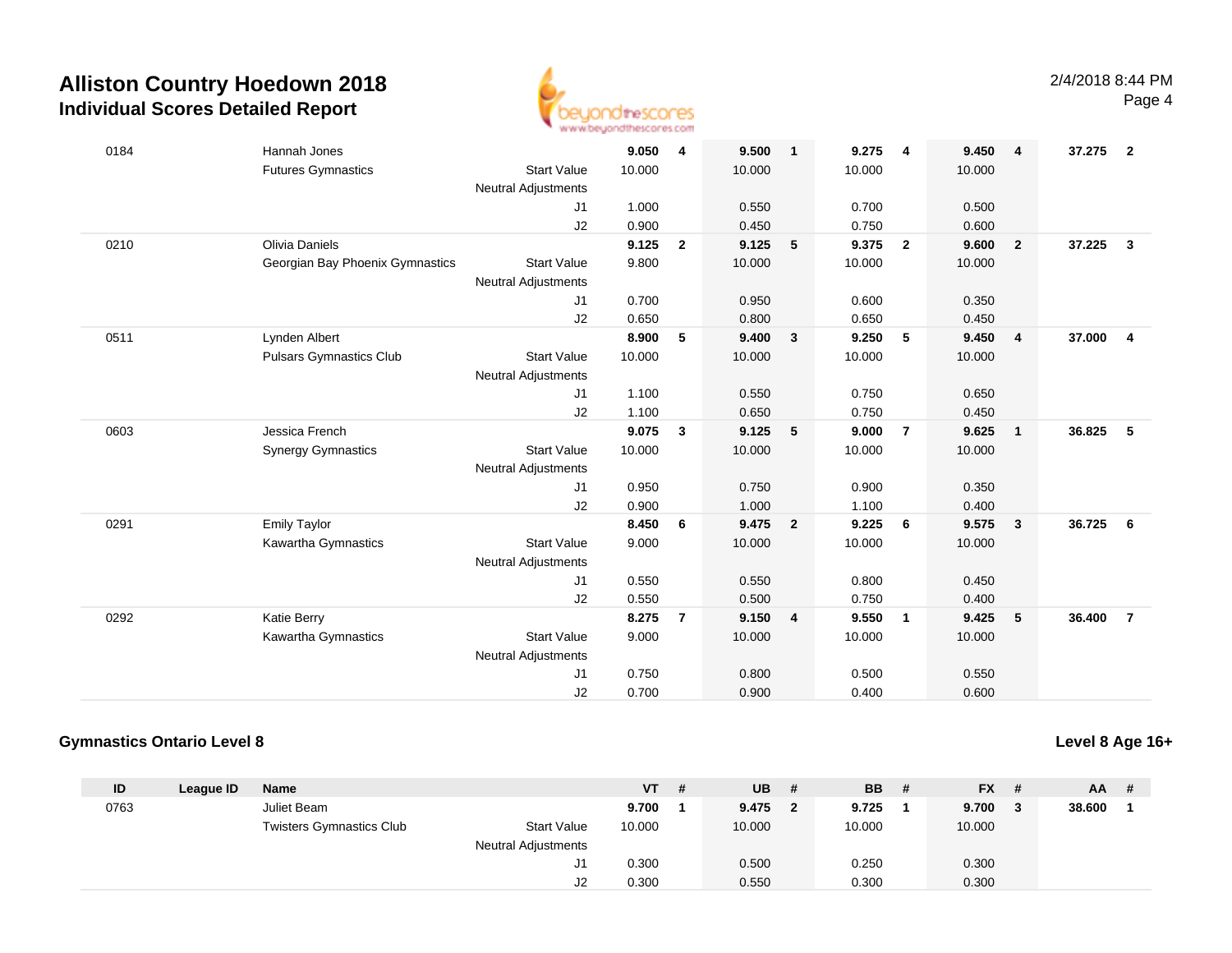

| 0770 | <b>Rachel Caldwell</b>          |                            | 9.200    | 5            | 9.600  | $\overline{1}$          | 9.400          | 5                       | 9.725  | $\overline{2}$ | 37.925   | $\overline{\mathbf{2}}$ |
|------|---------------------------------|----------------------------|----------|--------------|--------|-------------------------|----------------|-------------------------|--------|----------------|----------|-------------------------|
|      | <b>Twisters Gymnastics Club</b> | <b>Start Value</b>         | 9.800    |              | 10.000 |                         | 10.000         |                         | 10.000 |                |          |                         |
|      |                                 | <b>Neutral Adjustments</b> |          |              |        |                         |                |                         |        |                |          |                         |
|      |                                 | J1                         | 0.550    |              | 0.400  |                         | 0.650          |                         | 0.250  |                |          |                         |
|      |                                 | J2                         | 0.650    |              | 0.400  |                         | 0.550          |                         | 0.300  |                |          |                         |
| 0225 | Samantha Shore                  |                            | 9.450    | $\mathbf{3}$ | 9.125  | $\sqrt{5}$              | 9.425          | $\overline{\mathbf{4}}$ | 9.800  | $\mathbf{1}$   | 37.800   | $\mathbf{3}$            |
|      | <b>Gyros Gymnastics</b>         | <b>Start Value</b>         | 10.000   |              | 10.000 |                         | 10.000         |                         | 10.000 |                |          |                         |
|      |                                 | <b>Neutral Adjustments</b> |          |              |        |                         |                |                         |        |                |          |                         |
|      |                                 | J1                         | 0.500    |              | 0.850  |                         | 0.550          |                         | 0.200  |                |          |                         |
|      |                                 | J2                         | 0.600    |              | 0.900  |                         | 0.600          |                         | 0.200  |                |          |                         |
| 0037 | Jocelyn Ruhl                    |                            | 9.425    | 4            | 9.225  | $\overline{4}$          | 9.325          | 6                       | 9.600  | $\overline{4}$ | 37.575 4 |                         |
|      | <b>Alliston Gymnastics Club</b> | <b>Start Value</b>         | 10.000   |              | 10.000 |                         | 10.000         |                         | 10.000 |                |          |                         |
|      |                                 | <b>Neutral Adjustments</b> |          |              |        |                         |                |                         |        |                |          |                         |
|      |                                 | J1                         | 0.550    |              | 0.750  |                         | 0.750          |                         | 0.300  |                |          |                         |
|      |                                 | J2                         | 0.600    |              | 0.800  |                         | 0.600          |                         | 0.500  |                |          |                         |
| 0728 | Ella MacPhail                   |                            | 9.500    | $\mathbf{2}$ | 9.075  | 6                       | 9.475          | $\mathbf{3}$            | 9.450  | 6              | 37.500   | $\sqrt{5}$              |
|      | Trillium GC                     | <b>Start Value</b>         | 9.800    |              | 10.000 |                         | 10.000         |                         | 10.000 |                |          |                         |
|      |                                 | <b>Neutral Adjustments</b> |          |              |        |                         |                |                         |        |                |          |                         |
|      |                                 | $\sf J1$                   | 0.300    |              | 0.850  |                         | 0.550          |                         | 0.600  |                |          |                         |
|      |                                 | J2                         | 0.300    |              | 1.000  |                         | 0.500          |                         | 0.500  |                |          |                         |
| 0429 | Victoria Desfosses              |                            | 9.050    | 6            | 9.050  | $\overline{7}$          | 9.525          | $\overline{\mathbf{2}}$ | 9.450  | 6              | 37.075   | $6\overline{6}$         |
|      | North Bay Gymtrix               | <b>Start Value</b>         | 9.800    |              | 10.000 |                         | 10.000         |                         | 10.000 |                |          |                         |
|      |                                 | <b>Neutral Adjustments</b> |          |              |        |                         |                |                         |        |                |          |                         |
|      |                                 | J1                         | 0.750    |              | 0.900  |                         | 0.450          |                         | 0.500  |                |          |                         |
|      |                                 | J2                         | 0.750    |              | 1.000  |                         | 0.500          |                         | 0.600  |                |          |                         |
| 0430 | <b>Emily Mah</b>                |                            | 9.450    | 3            | 9.325  | $\overline{\mathbf{3}}$ | 8.575          | 10                      | 9.300  | 9              | 36.650   | $\overline{7}$          |
|      | North Bay Gymtrix               | <b>Start Value</b>         | 10.000   |              | 10.000 |                         | 9.500          |                         | 10.000 |                |          |                         |
|      |                                 | <b>Neutral Adjustments</b> |          |              |        |                         |                |                         |        |                |          |                         |
|      |                                 | J1                         | 0.500    |              | 0.600  |                         | 0.900          |                         | 0.750  |                |          |                         |
|      |                                 | J2                         | 0.600    |              | 0.750  |                         | 0.950          |                         | 0.650  |                |          |                         |
| 0219 | Molly Kohn                      |                            | 8.325 10 |              | 8.750  | 9                       | 9.475          | $\mathbf{3}$            | 9.400  | $\overline{7}$ | 35.950   | 8                       |
|      | Gyros Gymnastics                | <b>Start Value</b>         | 9.000    |              | 10.000 |                         | 10.000         |                         | 10.000 |                |          |                         |
|      |                                 | <b>Neutral Adjustments</b> |          |              |        |                         |                |                         |        |                |          |                         |
|      |                                 | J1                         | 0.700    |              | 1.300  |                         | 0.550          |                         | 0.650  |                |          |                         |
|      |                                 | J2                         | 0.650    |              | 1.200  |                         | 0.500          |                         | 0.550  |                |          |                         |
| 0538 | Abby Ferguson                   |                            | 8.400    | 8            | 8.900  | $\boldsymbol{8}$        | 9.250          | $\overline{7}$          | 9.325  | 8              | 35.875   | $\overline{\mathbf{9}}$ |
|      | <b>Pulsars Gymnastics Club</b>  | <b>Start Value</b>         | 9.000    |              | 10.000 |                         | 10.000         |                         | 10.000 |                |          |                         |
|      |                                 | <b>Neutral Adjustments</b> |          |              |        |                         |                |                         |        |                |          |                         |
|      |                                 | J1<br>J2                   | 0.550    |              | 1.200  |                         | 0.800<br>0.700 |                         | 0.700  |                |          |                         |
|      |                                 |                            | 0.650    |              | 1.000  |                         |                |                         | 0.650  |                |          |                         |